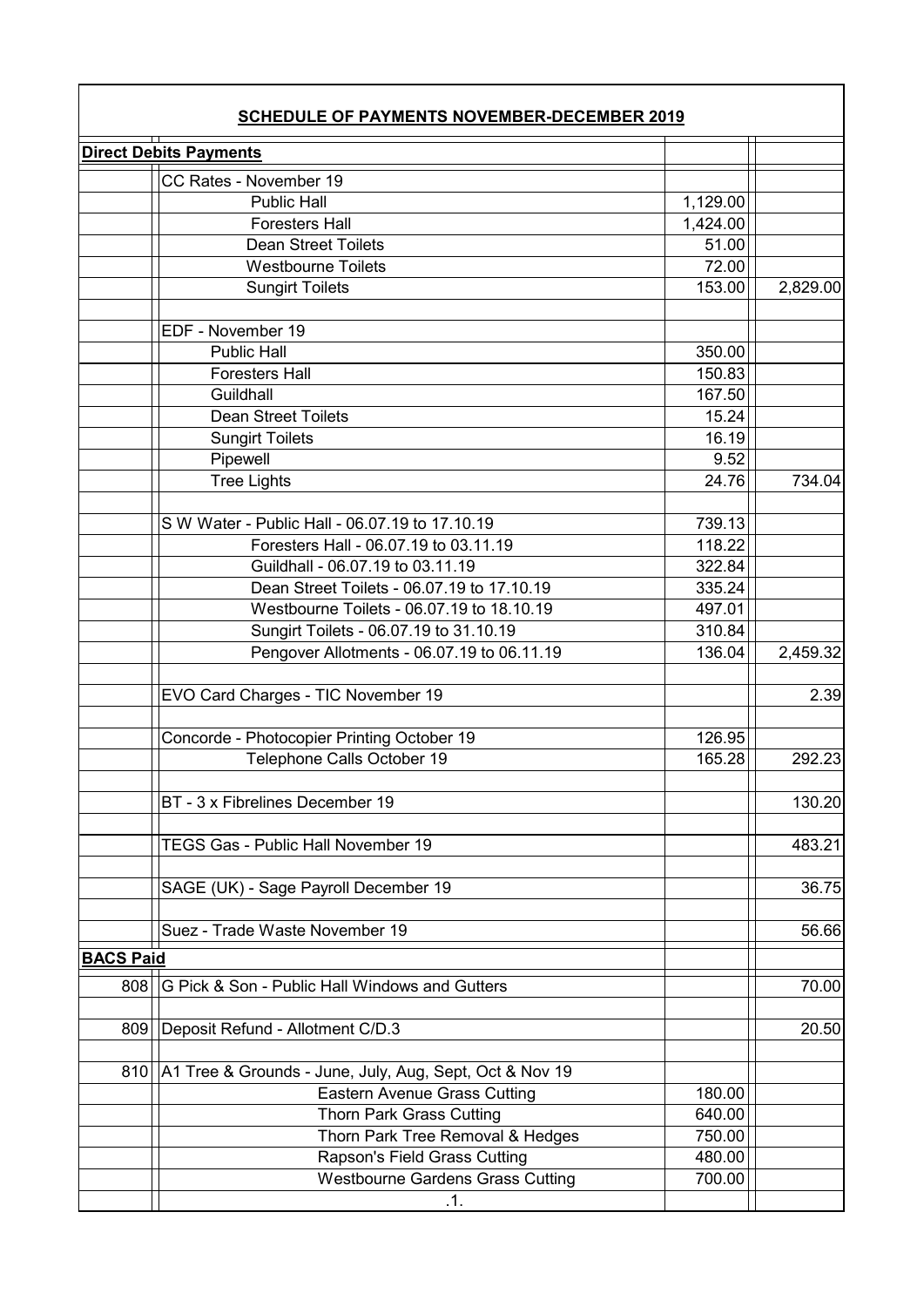|     | <b>Allotment Hedge Trimming</b>                              | 350.00 |           |
|-----|--------------------------------------------------------------|--------|-----------|
|     | <b>Public Hall Gutter Cleaning</b>                           | 250.00 |           |
|     | <b>CCTV Tree Work</b>                                        | 120.00 | 3,470.00  |
|     |                                                              |        |           |
| 811 | A Reddaway-Richards - Roundabout Maintenance                 |        | 159.25    |
|     |                                                              |        |           |
| 812 | A Kingwell - TIC Shop Supplies                               |        | 96.40     |
|     |                                                              |        |           |
| 813 | Mandolin Press - TIC Shop Supplies                           |        | 22.36     |
|     |                                                              |        |           |
| 814 | Stuart House - Museum Book Supplies                          |        | 68.00     |
|     |                                                              |        |           |
| 815 | United Trust Bank - Capital Added to Bond                    |        | 38,000.00 |
|     |                                                              |        |           |
| 816 | Liskeard Lights Up - Christmas Trees 2019                    |        | 115.00    |
|     |                                                              |        |           |
|     |                                                              |        |           |
| 817 | A Hancock - Nadelik Lyskerrys Expenses                       |        | 100.00    |
|     |                                                              |        |           |
| 818 | Cornwall Council - Liskeard Free Parking 2019                |        | 3,102.96  |
|     |                                                              |        |           |
| 819 | <b>Museum Volunteer Expenses</b>                             |        | 304.00    |
|     |                                                              |        |           |
| 820 | Refund of Rent - Allotment G.3                               |        | 33.00     |
|     |                                                              |        |           |
| 821 | <b>AMS - Public Hall Lift Service</b>                        | 330.53 |           |
|     | <b>Foresters Hall Lift Repair</b>                            | 159.23 | 489.76    |
|     |                                                              |        |           |
| 822 | Secure Vending Ltd - Toilet Vending Machines                 |        | 1,311.00  |
|     | <b>BACS Awaiting Payment</b>                                 |        |           |
|     |                                                              |        |           |
|     | <b>BCHS (Bunzl) - Domestic Supplies</b>                      | 283.60 |           |
|     | <b>Public Toilets Domestic Supplies</b>                      | 76.68  | 360.28    |
|     |                                                              |        |           |
|     | Dawson Steeplejacks - Clock Tower Lightning Test             |        | 85.00     |
|     |                                                              |        |           |
|     | Caradon Tool & Hire - Pipewell Safety Fencing                |        | 17.00     |
|     |                                                              |        |           |
|     | AED Locator - Public Hall Defibrillator Monitoring 2019/2020 |        | 315.00    |
|     |                                                              |        |           |
|     | <b>Complete Business - Office Supplies</b>                   | 97.55  |           |
|     | <b>Museum Supplies</b>                                       | 103.87 | 201.42    |
|     |                                                              |        |           |
|     |                                                              |        |           |
|     |                                                              |        |           |
|     | Tindle Newspapers - Free Parking Advert                      | 40.00  |           |
|     | <b>Facilities Manager Vacancy Advert</b>                     | 197.50 |           |
|     | TIC - Lights Up Advert                                       | 45.00  | 282.50    |
|     |                                                              |        |           |
|     | Coodes Solicitors - Well Lane Land Advice                    |        | 90.00     |
|     |                                                              |        |           |
|     | <b>Staff Expenses</b>                                        |        | 40.80     |
|     |                                                              |        |           |
|     | Local Directory - Free Parking & Liskeard Advectorial        |        | 100.00    |
|     | .2.                                                          |        |           |